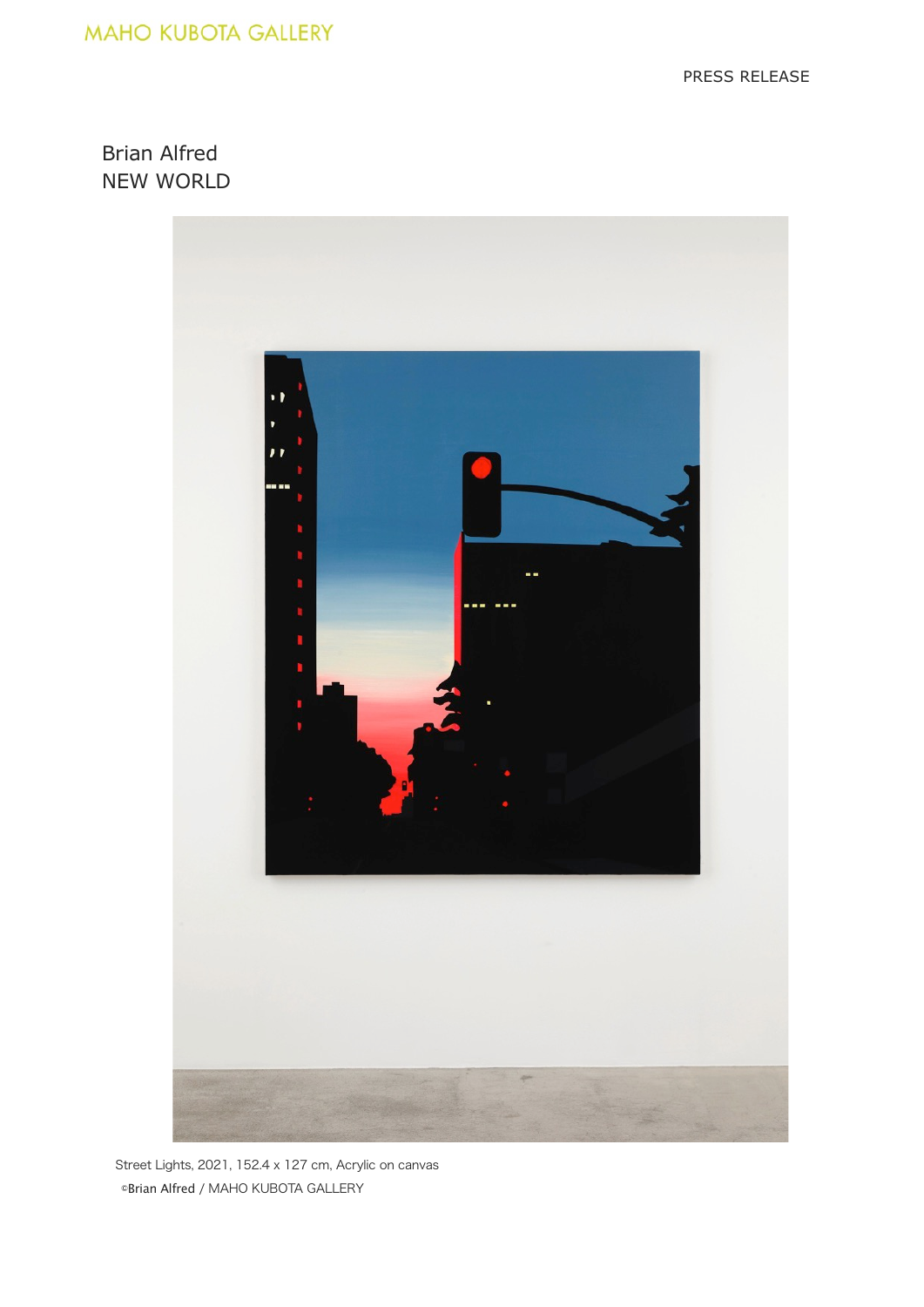MAHO KUBOTA GALLERY is proud to present NEW WORLD, a solo exhibition by New York-based artist Brian Alfred, opening on October 21, 2021.

Alfred's title for this exhibition, NEW WORLD, is deeply symbolic. The twenty-eight paintings and collages exhibited, plus an animation, are all new pieces created during the pandemic. Among them, the relatively small works and the animation were produced at the artist's home while he was isolating there as the COVID-19 pandemic began to sweep across the globe. As we gradually adapted to life under a new set of rules, he moved his base of operations from his home back to his studio, where he created the large canvas paintings.

Alfred's practice involves portraying issues and crises befalling our world and the realities of our society, using contemporary, poetic means of expression. Compared to previous series, the paintings produced during this time have a more personal and realistic feel, seeming to convey the wavering emotions that the artist experienced during the process of creation. Among these works is the particularly striking 152 x 127 cm painting entitled Street Lights, which depicts a scene in which a red traffic light conveys the strong message "STOP" to no one in particular in the middle of a major city boulevard absent of people. It symbolizes the situation we are in, in which we have been forced to suddenly stop, despite seeing the world continue on its course in the distance. In addition to this scene of a city that now simply exists where it is, bereft of activity, there are paintings depicting a yearning for waves on the seashore, flowers in meadows, and memories of travels, conveying a sense of powerlessness but also finding hope in the robustness of nature, which proceeds undaunted, continuing to change during a time when human activity has stopped.

The artist comments on these works saying, "I think the images that I made during this time, and for this show, reflect this altered experience of reality. It was the first steps of making art in what I see as a New World." All the works exhibited demonstrate the artist's first steps in an attempt to emerge from the pandemic, indicating a path that leads beyond an uncertain tomorrow to the better future that we crave.

\*\*\*\*\*\*\*\*\*\*\*\*\*\*\*\*\*\*\*\*\*\*\*

**Brian Alfred NEW WORLD** October 21 -November 20, 2021, 12-7pm Closed on SUN, MON and National Holidays

Maho Kubota Gallery 2-4-7 Jingumae Shibuya-ku Tokyo Japan, tel +81 (0)3-6434-7716 https://www.mahokubota.com/en/

## Brian Alfred

Brian Alfred was born in Pittsburgh, PA in 1974. His work is imbued with the world around us. From issues of conflict and unrest to the beauty of the landscape and everything in between, Alfred is interested in who we are as a people by way of or surroundings and environment. He works through a variety of media from painting to collage to animation to present images of our world. His work resonates with American artists such as Hopper and Sheeler and also has an affinity with Ukiyo-e and popular culture. His work has been shown in galleries and museums worldwide and his animations have been played in film festivals and screenings across the globe.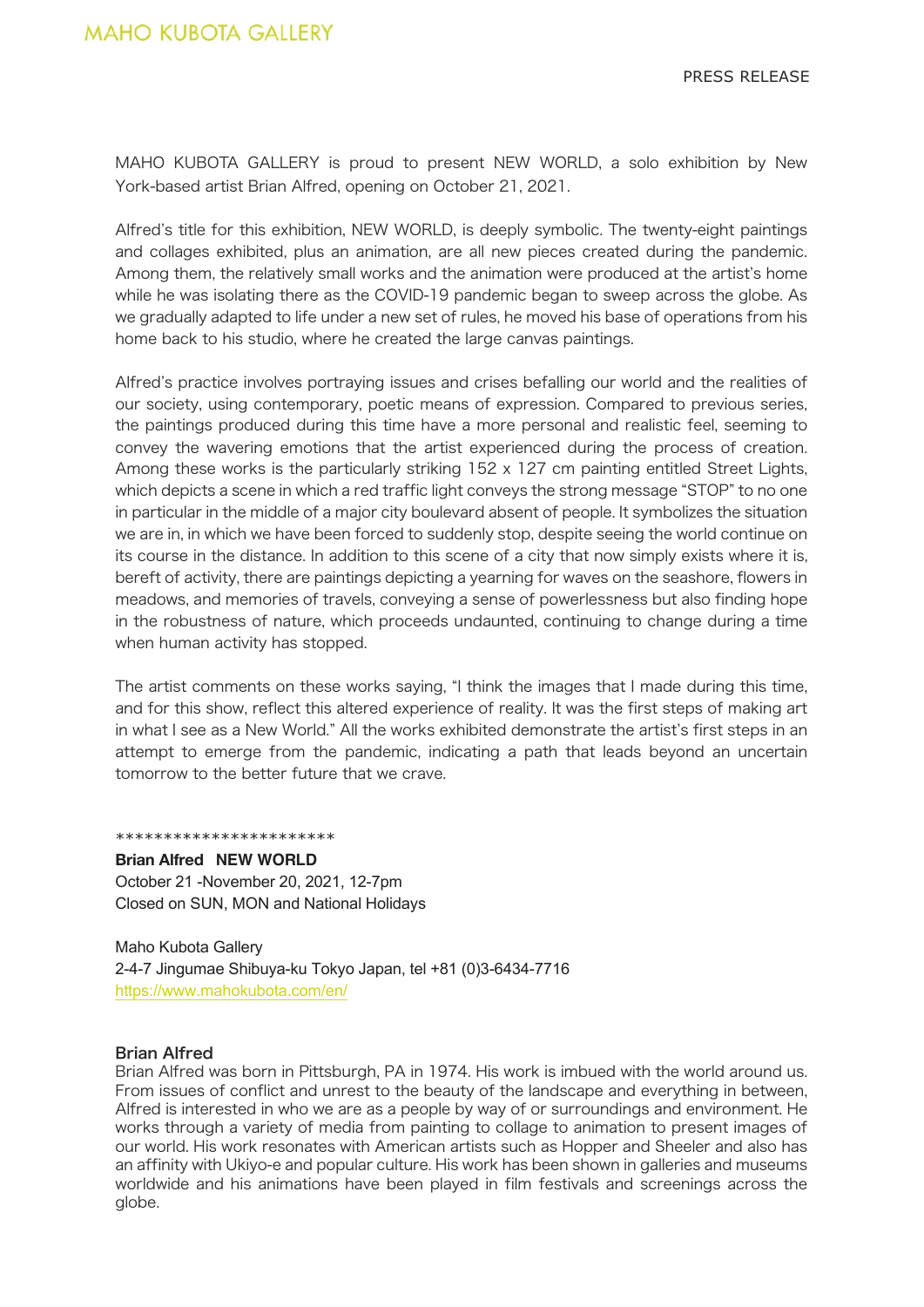

Street Lights, 2021, 152.4 x 127 cm, Acrylic on canvas ©Brian Alfred / MAHO KUBOTA GALLERY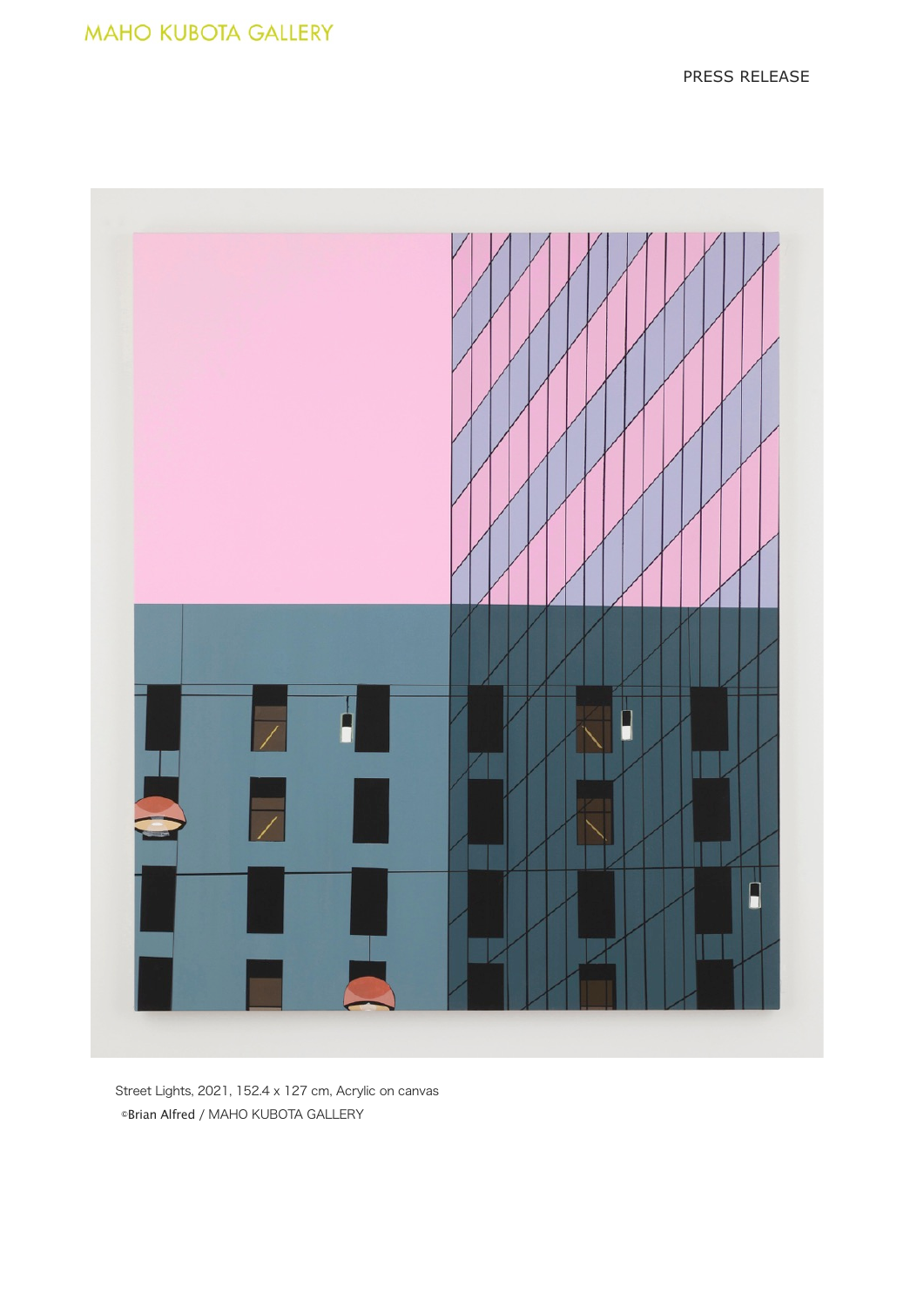

Butterfly, 2021, 56x43.5cm, Acrylic on canvas ©Brian Alfred / MAHO KUBOTA GALLERY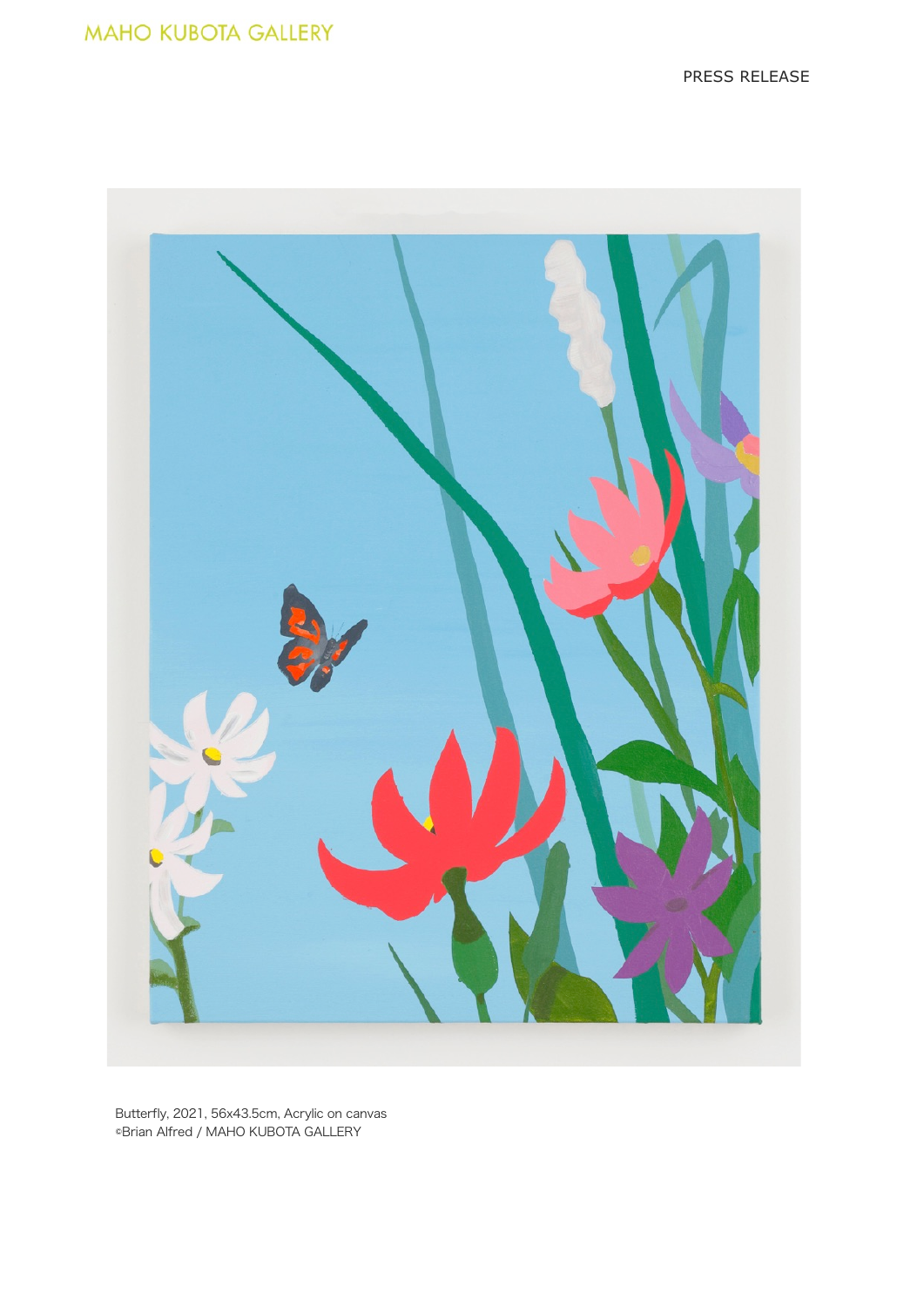

Yoshi & Sumi, 2021, 56 × 43.5cm, Acrylic on canvas ©Brian Alfred / MAHO KUBOTA GALLERY